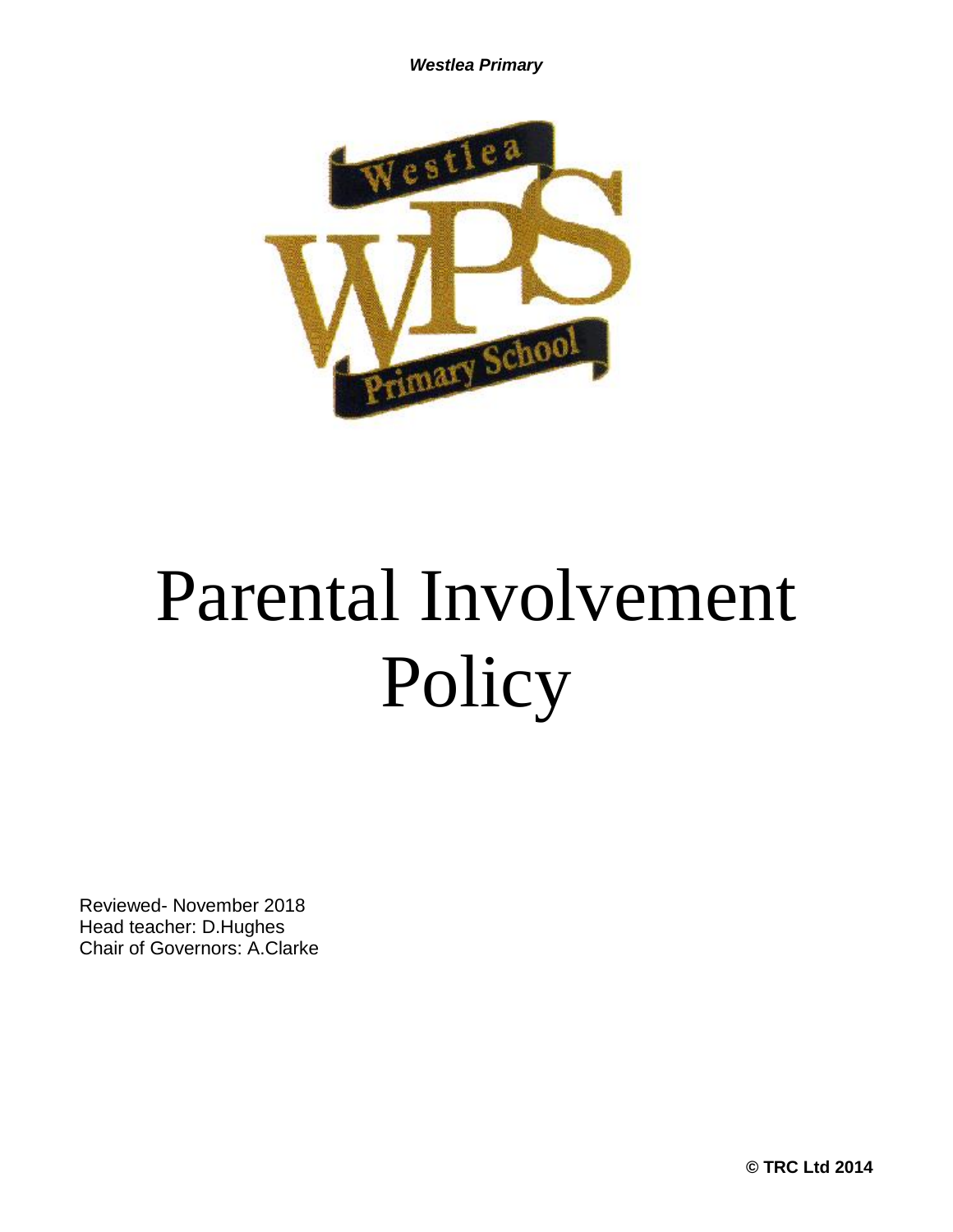The following documentation is related to this policy:

- Framework for School Inspection (Ofsted)
- Parent View Toolkit for Schools (Ofsted)
- Review of the Best Practice in Parental Engagement: Practitioners Summary (DfE)
- School Inspection Handbook (Ofsted)
- Schools and Parents (Ofsted)

We believe that it is essential to involve and engage with parents, as much as possible, in all aspects of school life as we realise they have an important role to play in their children's education. For parents being 'involved' will mean anything from communicating with the school; cooperating over discipline, attendance and homework; taking an interest in their children's work and visiting the school; being actively involved in the target setting process of their children; coming to parents' meetings and talking about issues, and to attending social and fundraising activities.

We want all parents/carers to feel equally valued as part of our school community. We want them to work in close partnership and to have a regular consultation with us in order to improve their children's learning, to raise school standards, to improve attendance and to improve pupil behaviour.

We value the support of parents and we wish to use their skills and experience to further develop the school's curriculum.

We want to hear their views about the quality of teaching, how we deal with bullying, the standards of behaviour, safeguarding and we want them to take part in decision making.

We are aware that because of a variety of reasons parents' involvement levels often decrease as their children progress to secondary school. Therefore, we have forged strong links with the local secondary school and we have put together a joint transition plan for parents that will encourage them to continue to support their children into the next phase of their education.

We wish to work closely with the School Council and to hear their views and opinions as we acknowledge and support Article 12 of the United Nations Convention on the Rights of the Child that children should be encouraged to form and to express their views.

We as a school community have a commitment to promote equality. Therefore, an equality impact assessment has been undertaken and we believe this policy is in line with the Equality Act 2010.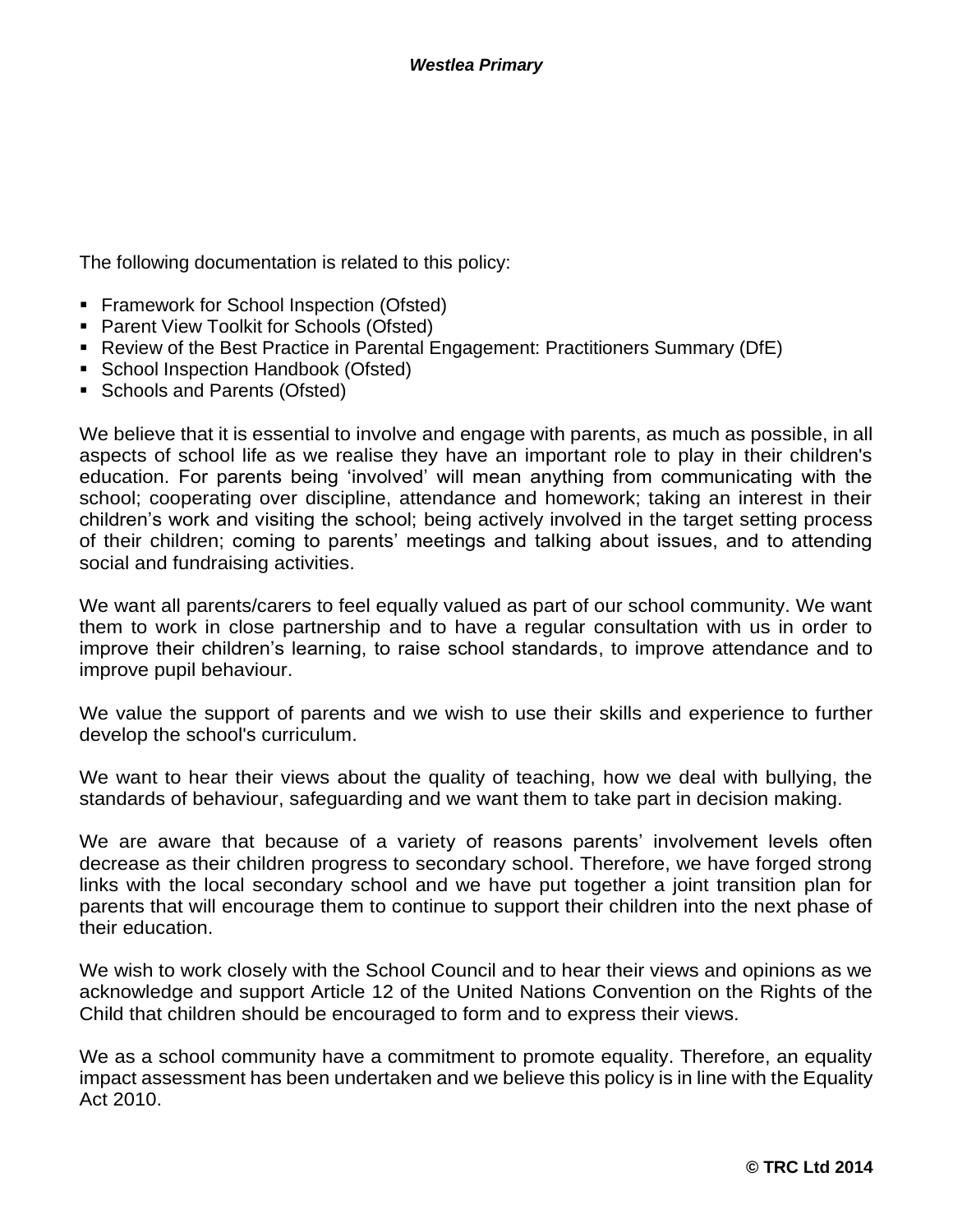#### **Aims**

- To ensure that all parents get their entitlement under the law.
- To forge the best possible links between home and school by involving parents in all aspects of school life.
- To keep parents informed of the successes achieved and problems encountered by their children and by the school as a whole.
- To make children feel that they are supported by their parents and that their parents are interested and involved in the school community.
- To have in place a Home-School agreement with all parents that underpins the aims and values of the school.
- To work with other schools to share good practice in order to improve this policy.

#### **Responsibility for the Policy and Procedure**

#### **Role of the Governing Body**

The Governing Body has:

- delegated powers and responsibilities to the Headteacher to ensure all school personnel and visitors to the school are aware of and comply with this policy;
- **EX** responsibility for ensuring that the school complies with all equalities legislation;
- nominated a designated governor (Chair) to ensure that appropriate action will be taken to deal with all prejudice related incidents or incidents which are a breach of this policy;
- responsibility for ensuring funding is in place to support this policy;
- responsibility for ensuring this policy and all policies are maintained and updated regularly;
- responsibility for ensuring all policies are made available to parents;
- the responsibility of involving the School Council in the review of this policy;
- nominated a link governor to visit the school regularly, to liaise with the Headteacher and the coordinator and to report back to the Governing Body;
- responsibility for the effective implementation, monitoring and evaluation of this policy

#### **Role of the Headteacher**

The Headteacher will:

- ensure all school personnel, pupils and parents are aware of and comply with this policy;
- operate an 'open door' policy for parents;
- work closely with the coordinator to actively encourage parents to become more involved with the life of the school;
- communicate with parents via newsletters when they will be informed of the achievements and development of the school;
- encourage parents to take part in the Parent View survey;
- **•** provide leadership and vision in respect of equality;
- **•** provide guidance, support and training to all staff;
- **•** monitor the effectiveness of this policy;
- annually report to the Governing Body on the success and development of this policy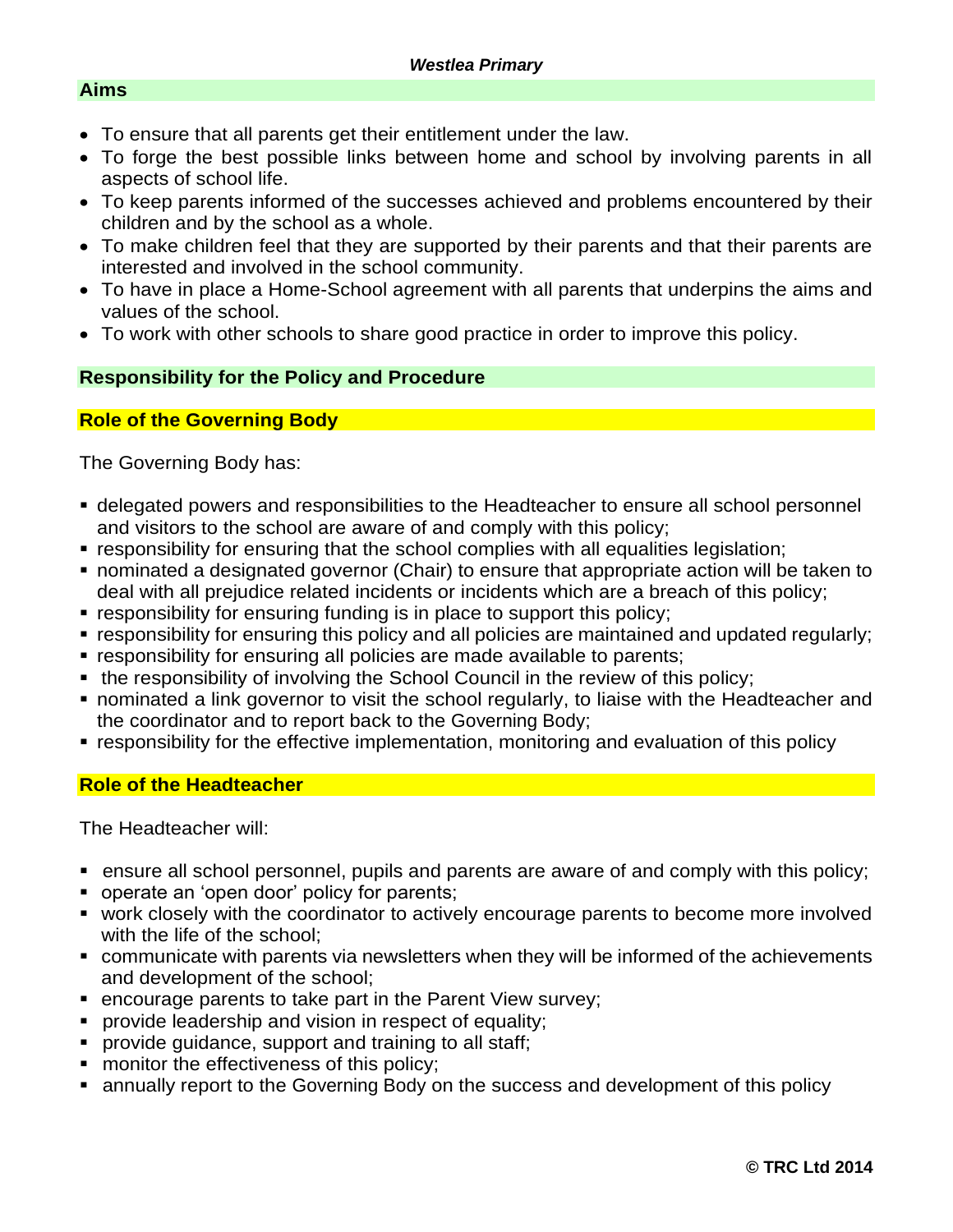#### **Role of the Nominated Governor (Chair)**

The Nominated Governor will:

- work closely with the Head teacher;
- ensure this policy and other linked policies are up to date;
- attend appropriate training linked with this policy;
- ensure that everyone connected with the school is aware of this policy;
- **report to the Governing Body every term;**
- **EX annually report to the Governing Body on the success and development of this policy**

#### **Role of School Personnel**

School personnel will:

- comply with all aspects of this policy;
- help organise and contribute to awareness workshops for parents;
- encourage parents to be involved and engaged with the school;
- **E** implement the school's equalities policy and schemes;
- report and deal with all incidents of discrimination;
- **EXECTE:** attend appropriate training sessions on equality;
- report any concerns they have on any aspect of the school community

#### **Role of Parents**

Parents can become involved with the school by:

- direct involvement such as:
	- helping in the classroom
	- helping outside the classroom
	- fundraising
	- school maintenance
- home support such as:
	- helping with class projects
	- helping with all forms of homework
	- general encouragement and support
- attending Parent-Teacher Consultations to keep parents up to date on the progress of their children;
- taking part in setting academic targets for their child;
- **E** attending workshops for parents;
- **Example 1** taking part in the Parent View survey;

Parents/carers will:

- $\bullet$  be aware of and comply with this policy;
- work in partnership with the school;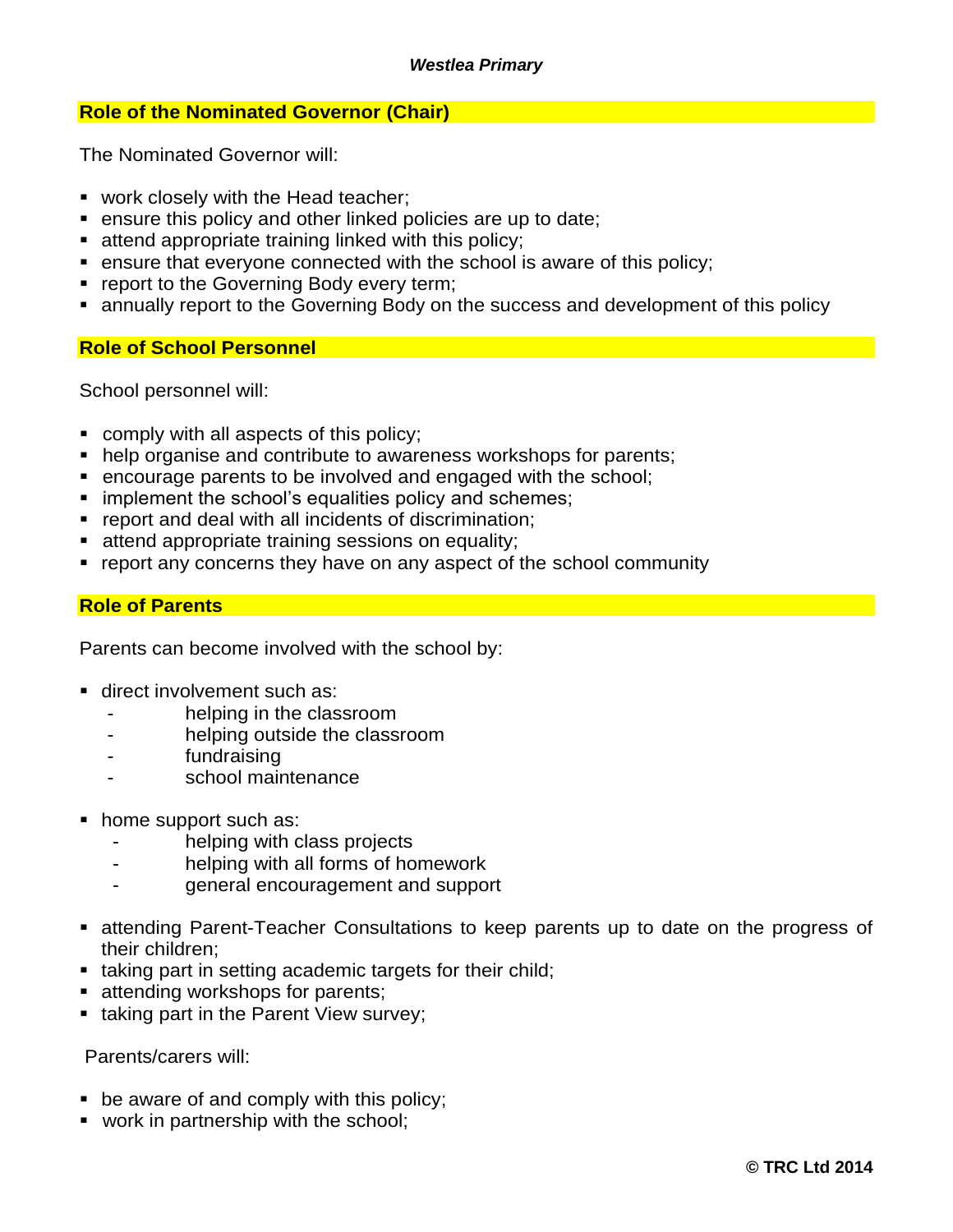- comply with this policy for the benefit of their children;
- be asked to take part periodic surveys conducted by the school;
- support the school Code of Conduct and guidance necessary to ensure smooth running of the school
- notify school on the first day of pupil absence
- encourage effort and achievement;
- encourage completion of homework and return it to school;
- provide the right conditions for homework to take place:
- expect their child to hand in homework on time;
- join the school in celebrating success of their child's learning;
- ensure correct school uniform is worn

#### **Role of Pupils**

Pupils will:

- $\blacksquare$  be aware of and comply with this policy;
- encourage their parents to take an active engaging role in the school;
- learn to take pride in their work;
- **•** produce work of a high standard;
- **EXECT** listen carefully to all instructions given by the teacher;
- ask for further help if they do not understand;
- **participate fully in all lessons;**
- participate in discussions concerning progress and attainment;
- treat others, their work and equipment with respect;
- support the school Code of Conduct and quidance necessary to ensure the smooth running of the school;
- talk to others without shouting and will use language which is neither abusive nor offensive;
- hand in homework properly completed and on time;
- wear correct uniform
- liaise with the school council:
- take part in questionnaires and surveys

#### **Role of the School Council**

The School Council will be involved in:

- **EXEDENT** discussing improvements to this policy during the school year;
- organising surveys to gauge the thoughts of all pupils;
- reviewing the effectiveness of this policy with the Governing Body

#### **Raising Awareness of this Policy**

We will raise awareness of this policy via:

- the School Prospectus
- the school website
- the Staff Handbook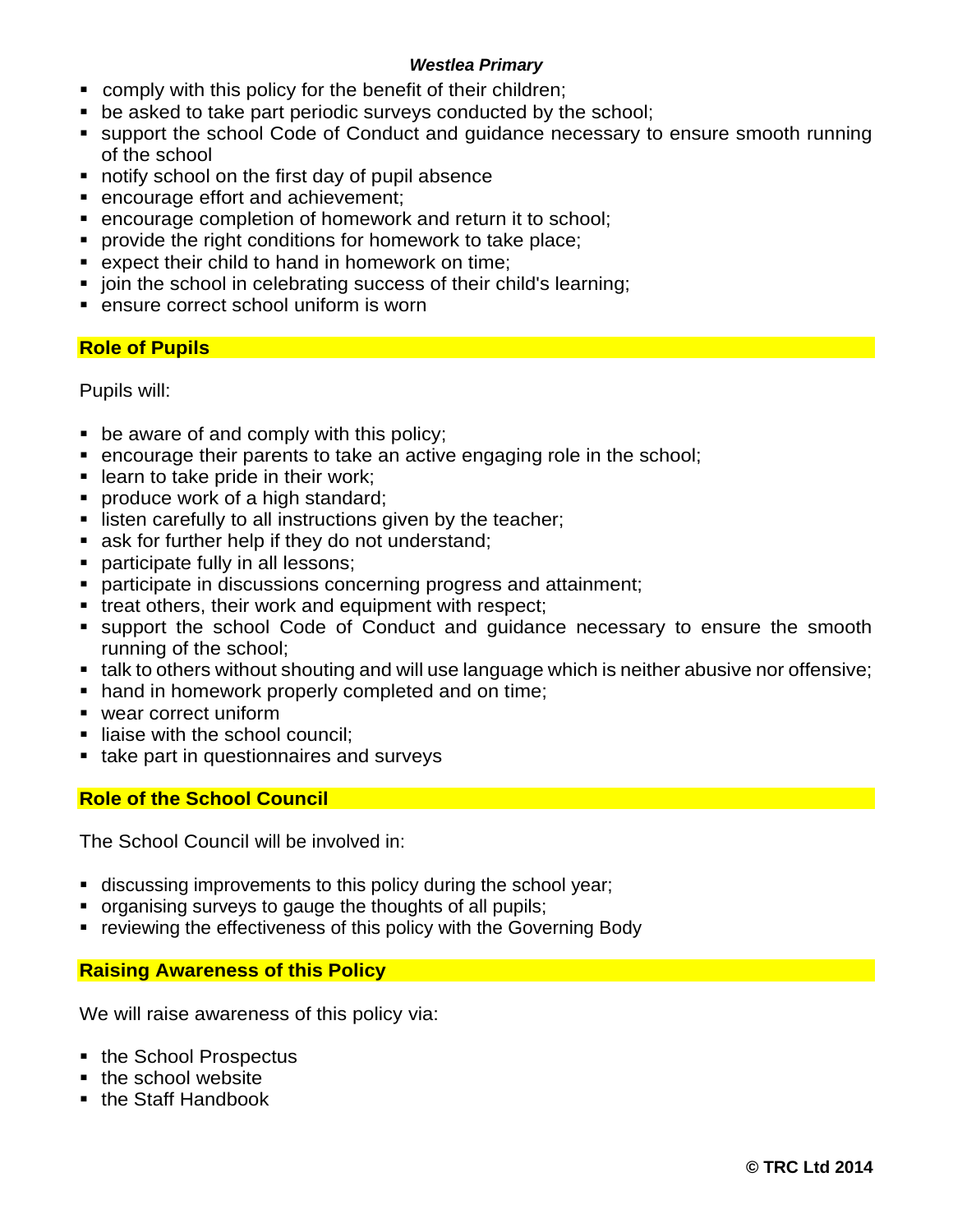- meetings with parents such as introductory, transition, parent-teacher consultations and periodic curriculum and awareness workshops
- school events
- **EXEC** meetings with school personnel
- communications with home such as newsletters
- reports such annual report to parents and Headteacher reports to the Governing Body
- information displays

#### **Training**

All school personnel:

- have equal chances of training, career development and promotion
- receive training related to this policy on induction which specifically covers:
	- ➢ Safeguarding & Child Protection
	- ➢ Health & Safety
	- ➢ Confidentiality Parent Involvement
	- ➢ Home-School Agreement
- receive periodic training so that they are kept up to date with new information
- receive equal opportunities training on induction

#### **Equality Impact Assessment**

Under the Equality Act 2010 we have a duty not to discriminate against people on the basis of their age, disability, gender, gender identity, pregnancy or maternity, race, religion or belief and sexual orientation.

This policy has been equality impact assessed and we believe that it is in line with the Equality Act 2010 as it is fair, it does not prioritise or disadvantage any pupil and it helps to promote equality at this school.

#### **Monitoring the Effectiveness of the Policy**

The practical application of this policy will be reviewed annually or when the need arises by the coordinator, the Headteacher and the nominated governor.

A statement of the policy's effectiveness and the necessary recommendations for improvement will be presented to the Governing Body for further discussion and endorsement. (See Policy Evaluation)

#### **Linked Policies**

| Safeguarding & Child Protection | <b>Health &amp; Safety</b>             |
|---------------------------------|----------------------------------------|
| Home-School Agreement           | • Confidentiality - Parent Involvement |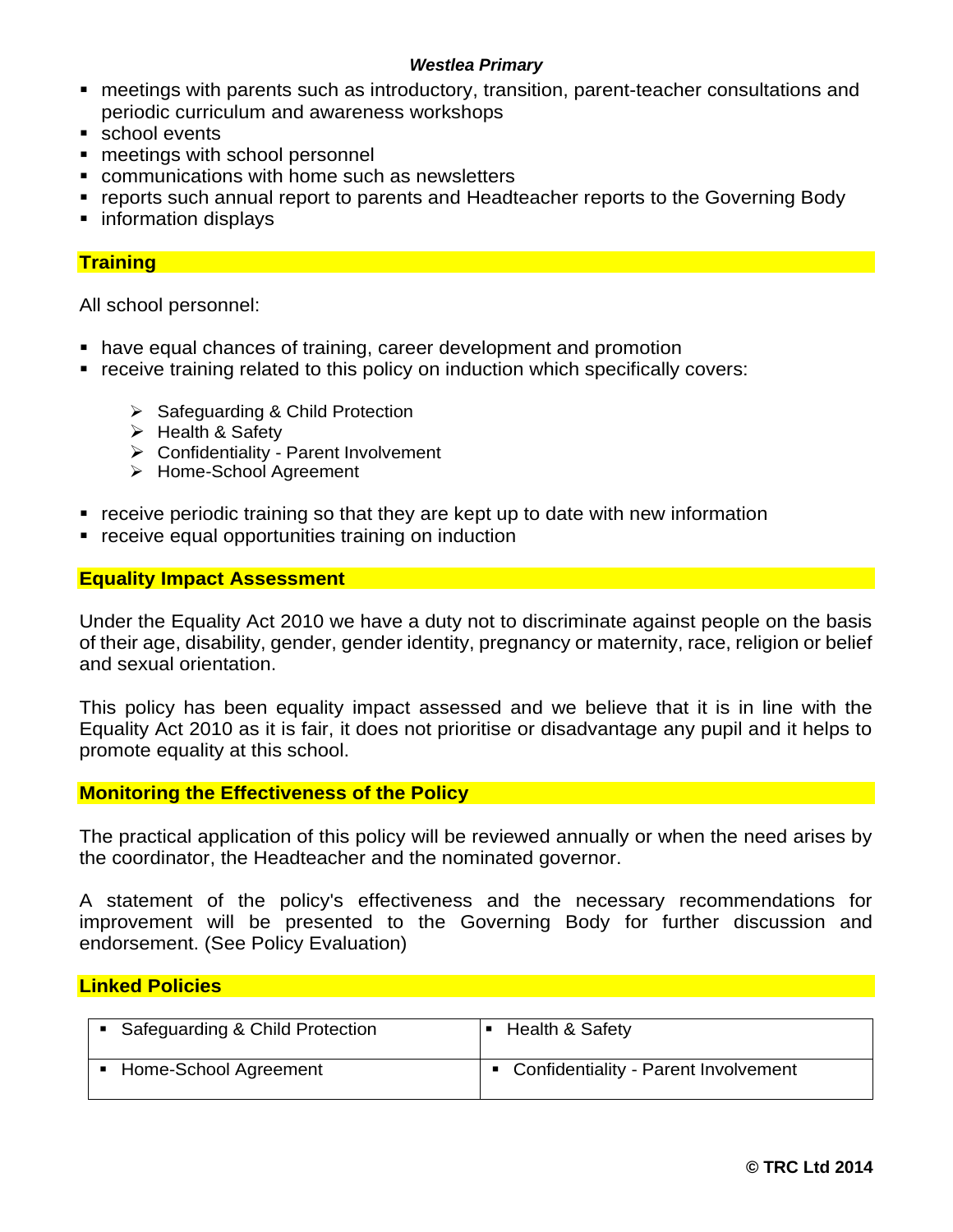| Headteacher:                    |          | Date: | November 2018 |
|---------------------------------|----------|-------|---------------|
|                                 | D.Hughes |       |               |
| <b>Chair of Governing Body:</b> |          | Date: | November 2018 |
|                                 | A Clarke |       |               |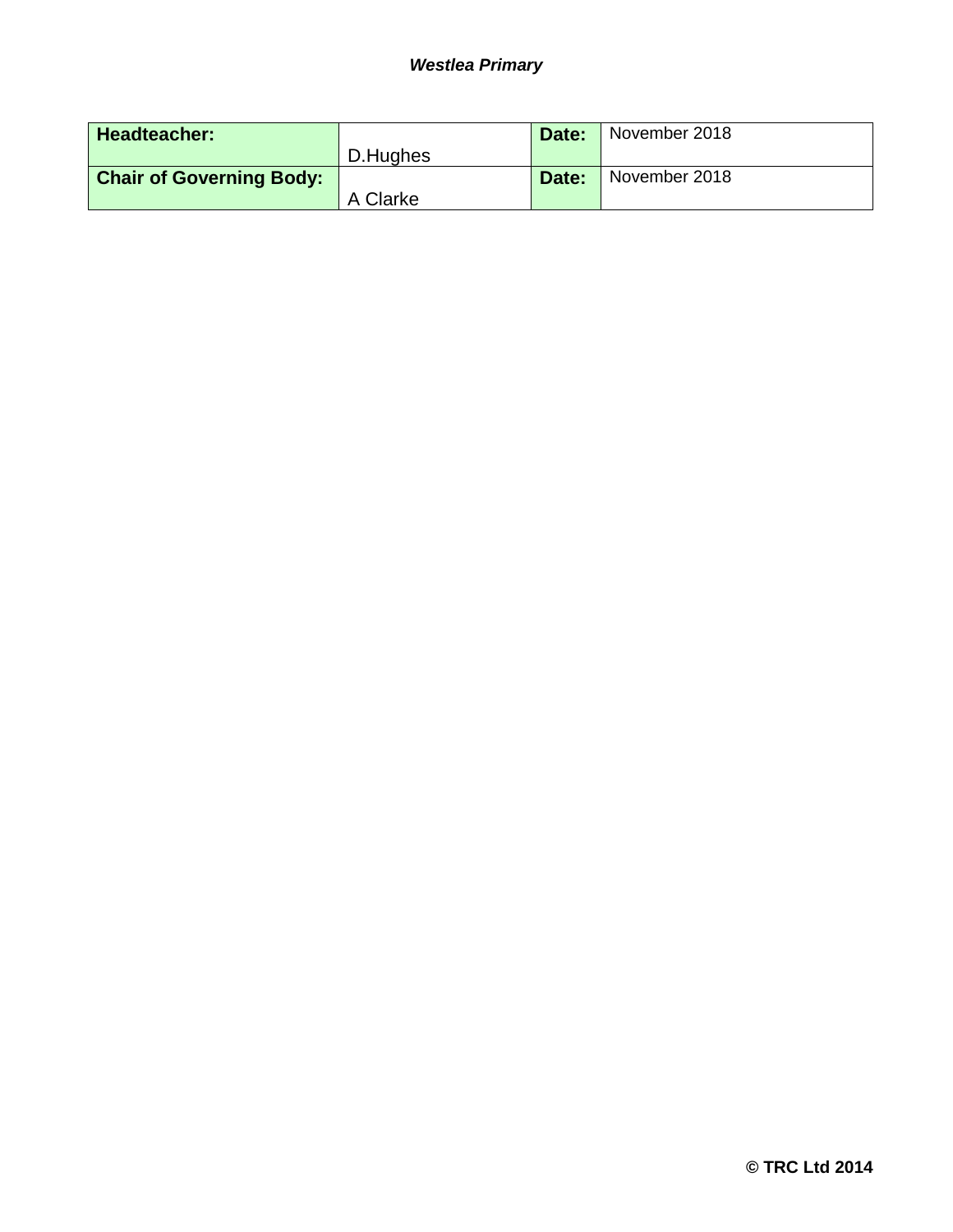## *Westlea Primary* **Initial Equality Impact Assessment**

#### **Please complete an initial equality impact assessment once this policy has been customised to suit your purposes.**

| <b>Policy Title</b> | The aim(s) of this policy | <b>Existing policy (<math>\checkmark</math>)</b> | New/Proposed Policy (✓ | <b>Updated Policy (√</b> |
|---------------------|---------------------------|--------------------------------------------------|------------------------|--------------------------|
|                     |                           |                                                  |                        |                          |

| This policy affects or is likely<br>to affect the following | <b>Pupils</b> | <b>School Personnel</b> | <b>Parents/carers</b> | Governors | <b>School Volunteers</b> | <b>School Visitors</b> | <b>Wider School Community</b> |  |
|-------------------------------------------------------------|---------------|-------------------------|-----------------------|-----------|--------------------------|------------------------|-------------------------------|--|
| members of the school                                       |               |                         |                       |           |                          |                        |                               |  |
| community $(\checkmark)$                                    |               |                         |                       |           |                          |                        |                               |  |

| <b>Question</b>                                                                       |                          | <b>Conclusion</b><br><b>Equality Groups</b> |                   |              |   |                              |   |                    |                                  |                                  |      |           |                              |                             |           |                              |                              |           |                                              |                              |                                              |                                                                           |    |           |            |           |
|---------------------------------------------------------------------------------------|--------------------------|---------------------------------------------|-------------------|--------------|---|------------------------------|---|--------------------|----------------------------------|----------------------------------|------|-----------|------------------------------|-----------------------------|-----------|------------------------------|------------------------------|-----------|----------------------------------------------|------------------------------|----------------------------------------------|---------------------------------------------------------------------------|----|-----------|------------|-----------|
| Does or could<br>this policy have<br>a negative<br>impact on any of<br>the following? |                          | <b>Disability</b><br>Age                    |                   |              |   | Gender                       |   | Gender<br>identity |                                  | Pregnancy or<br>maternity        |      |           | Race                         |                             |           |                              | <b>Religion or</b><br>belief |           |                                              | <b>Sexual</b><br>orientation |                                              | Undertake a full<br><b>EIA if the answer</b><br>is 'yes' or 'not<br>sure' |    |           |            |           |
|                                                                                       |                          | N.<br>✓                                     | <b>NS</b>         |              | N | <b>NS</b>                    |   | N                  | <b>NS</b>                        |                                  | N.   | <b>NS</b> |                              | $\mathbf N$<br>$\checkmark$ | <b>NS</b> |                              | N.<br>✔                      | <b>NS</b> |                                              | N.                           | <b>NS</b>                                    |                                                                           | N  | <b>NS</b> | <b>Yes</b> | <b>No</b> |
| Does or could<br>this policy help<br>promote equality<br>for any of the<br>following? |                          | Age                                         | <b>Disability</b> |              |   | Gender<br>Gender<br>identity |   |                    | <b>Pregnancy or</b><br>maternity |                                  | Race |           | <b>Religion or</b><br>belief |                             |           | Sexual<br>orientation        |                              |           | Undertake a full<br>is 'no' or 'not<br>sure' | <b>EIA if the answer</b>     |                                              |                                                                           |    |           |            |           |
|                                                                                       |                          | N.                                          | <b>NS</b>         | v            | N | <b>NS</b>                    |   | N                  | <b>NS</b>                        |                                  | N.   | <b>NS</b> |                              | $\mathbf N$                 | <b>NS</b> | $\mathbf v$                  | N.                           | <b>NS</b> | Y                                            | N.                           | <b>NS</b>                                    |                                                                           | N. | <b>NS</b> | <b>Yes</b> | <b>No</b> |
|                                                                                       | ✔                        |                                             |                   | $\checkmark$ |   |                              | ✓ |                    |                                  | $\checkmark$                     |      |           | ✓                            |                             |           | ✓                            |                              |           | ✓                                            |                              |                                              | ✓                                                                         |    |           |            |           |
| Does data<br>collected from<br>the equality<br>groups have a<br>positive impact       | <b>Disability</b><br>Age |                                             | Gender            |              |   | Gender<br>identity           |   |                    |                                  | <b>Pregnancy or</b><br>maternity |      |           | Race                         |                             |           | <b>Religion or</b><br>belief |                              |           | <b>Sexual</b><br>orientation                 |                              | Undertake a full<br>is 'no' or 'not<br>sure' | <b>EIA if the answer</b>                                                  |    |           |            |           |
| on this policy?                                                                       |                          | N                                           | <b>NS</b>         |              | N | <b>NS</b>                    |   | N                  | <b>NS</b>                        |                                  | N.   | <b>NS</b> |                              | $\mathbf N$                 | <b>NS</b> |                              | N.                           | <b>NS</b> |                                              | N.                           | <b>NS</b>                                    |                                                                           | N  | <b>NS</b> | <b>Yes</b> | <b>No</b> |
|                                                                                       |                          |                                             |                   | ✓            |   |                              | ✔ |                    |                                  | $\checkmark$                     |      |           | $\checkmark$                 |                             |           |                              |                              |           | ✓                                            |                              |                                              | M                                                                         |    |           |            |           |

**Conclusion We have come to the conclusion that after undertaking an initial equality impact assessment that a full assessment is not required.**

| <b>bv</b><br>completed<br>. .<br><i>reliminary</i><br>-- | Date | 3 m<br>annroveo<br>eliminary<br>. . | Date |
|----------------------------------------------------------|------|-------------------------------------|------|
|                                                          |      |                                     |      |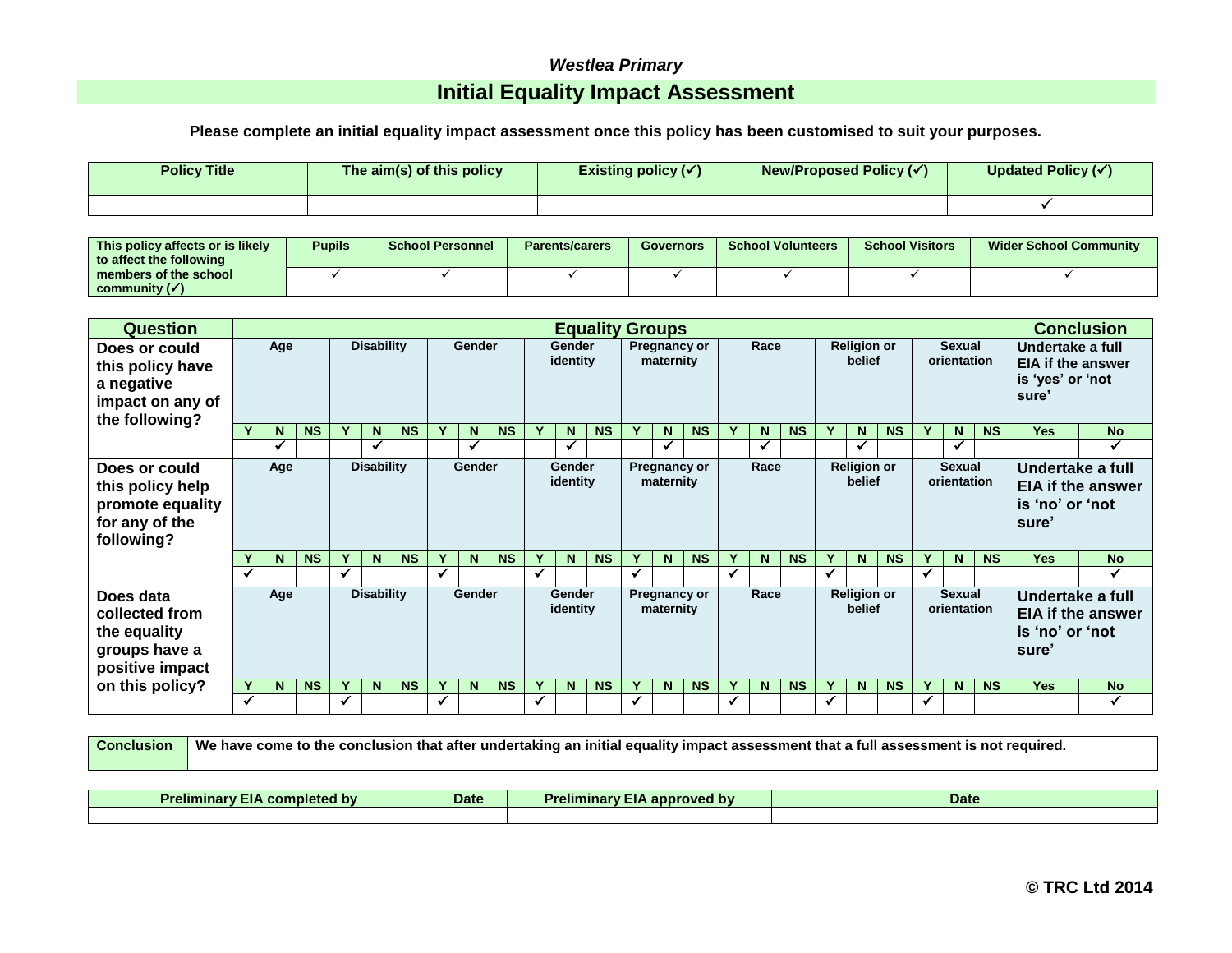## **Policy Evaluation**

| <b>Points to be considered</b>                                 | <b>Yes</b> | <b>No</b> | N/A | <b>Please supply evidence</b> |
|----------------------------------------------------------------|------------|-----------|-----|-------------------------------|
| • Policy annually reviewed                                     |            |           |     |                               |
| • Policy in line with current legislation                      |            |           |     |                               |
| • Coordinator in place                                         |            |           |     |                               |
| • Nominated governor in place                                  |            |           |     |                               |
| • Coordinator carries out role effectively                     |            |           |     |                               |
| • Headteacher, coordinator and nominated governor work closely |            |           |     |                               |
| • Policy endorsed by governing body                            |            |           |     |                               |
| • Policy regularly discussed at meetings of the governing body |            |           |     |                               |
| • School personnel aware of this policy                        |            |           |     |                               |
| • School personnel comply with this policy                     |            |           |     |                               |
| • Pupils aware of this policy                                  |            |           |     |                               |
| • Parents aware of this policy                                 |            |           |     |                               |
| • Visitors aware of this policy                                |            |           |     |                               |
| • Local community aware of this policy                         |            |           |     |                               |
| • Funding in place                                             |            |           |     |                               |
| • Policy complies with the Equality Act                        |            |           |     |                               |
| • Equality Impact Assessment undertaken                        |            |           |     |                               |
| • Policy referred to the School Handbook                       |            |           |     |                               |
| . Policy available from the school office                      |            |           |     |                               |
| • Policy available from the school website                     |            |           |     |                               |
| • School Council involved with policy development              |            |           |     |                               |
| • All stakeholders take part in questionnaires and surveys     |            |           |     |                               |
| • All associated training in place                             |            |           |     |                               |
| • All outlined procedures complied with                        |            |           |     |                               |
| • Linked policies in place and up to date                      |            |           |     |                               |
| • Associated policies in place and up to date                  |            |           |     |                               |
| A statement outlining the overall effectiveness of this policy |            |           |     |                               |
|                                                                |            |           |     |                               |